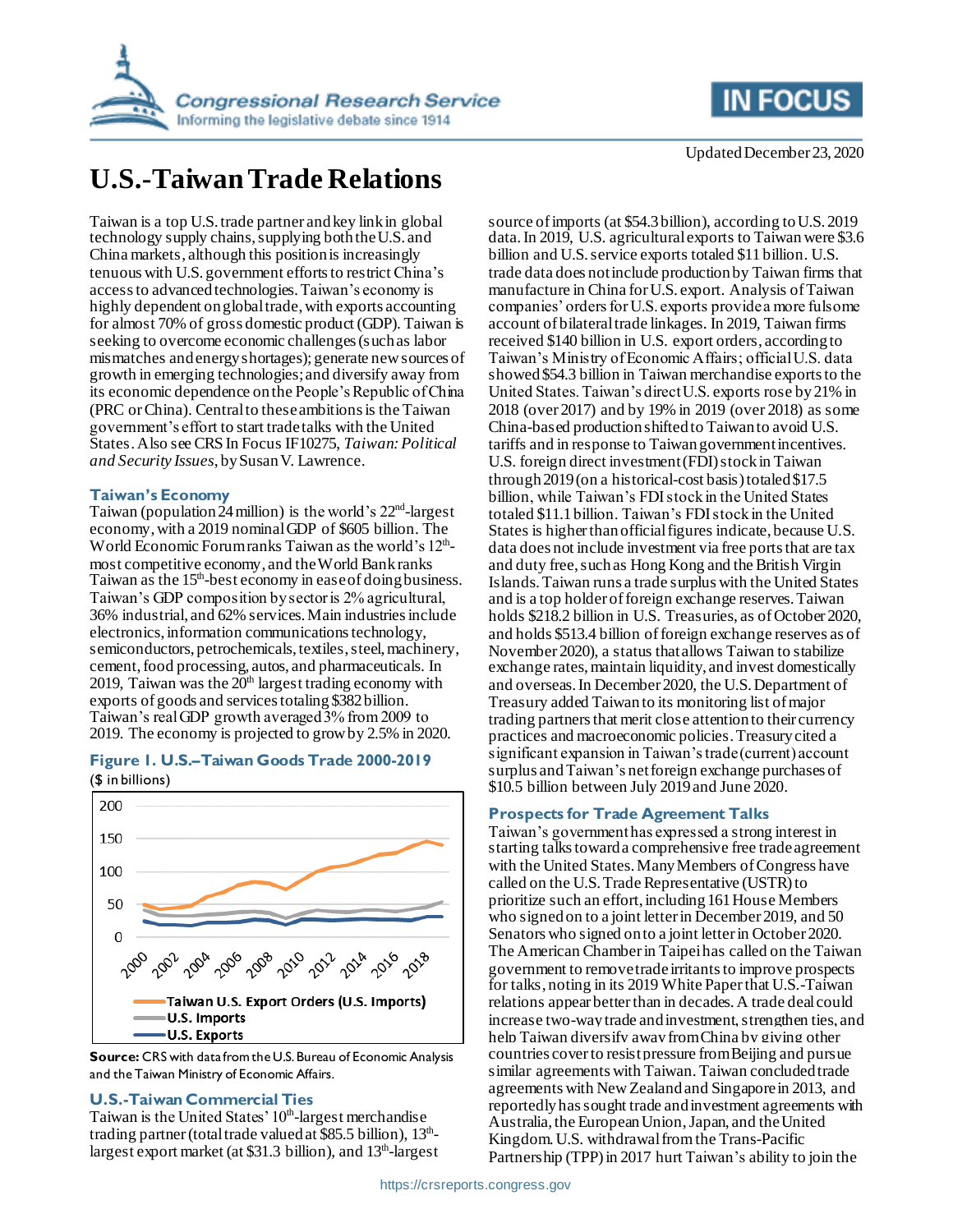TPP, an amended agreement, TPP-11, as well as the Regional Comprehensive Economic Partnership (RCEP) that were signed without the United States and Taiwan.

The U.S. government appears inclined to wait until Taiwan removes longstanding agriculture barriers before committing to talks. Other political, economic, and labor considerations could also defer U.S. action. In August 2020, Taiwan President Tsai announced her intention to ease U.S. pork and beefrestrictions by executive order. In September 2020, Taiwan's Council of Agriculture announced it would remove restrictions on ractopamine as a feed additive for pork, and Taiwan's Food and Drug Administration issued a draft regulation to establisha Maximum Residue Limit (MRL) for ractopamine in pork. Both measures are to go into effect on January 1, 2021, but some Taiwan legislators have counteredby proposing a national referendum on the issue. Elected representatives have proposed legislative amendments to require a mandatory 60-day notification before the government announces a new executive order and to mandate zero traces of ractopamine in pork products, complicating the government's efforts. Given the unofficial status of diplomatic relations with Taiwan, if the U.S. government were to consider a comprehensive trade agreement, it would need to work with Congress to address potential complexities in how to handle the negotiations.

### **U.S.-Taiwan Trade and Investment Framework Agreement (TIFA)**

The United States and Taiwan concluded a TIFA in 1994. TIFA talks provide a high-level forum to discuss trade and investment market access issues. USTR has indicated in the past that TIFA talks could lead to trade agreement talks, but Taiwan's agricultural barriers particularly the government's enactment of regulations in 2007 banning U.S. pork and beef that contain ractopamine (a feed additive that promotes leanness)—prompted USTR to suspend talks in 2007. TIFA talks resumed between 2013 and 2016, after Taiwan allowed some beef imports containing ractopamine. Some U.S. pork producers have stopped using ractopamine in exports to China, which bans ractopamine. Other U.S. concerns include:

- tariff-rate quotas on 16 agricultural products;
- motorcycle and soda ash tariffs;
- country-specific quota regime for rice;
- restrictions on biotechnology, genetically-modified agricultural goods, and medical devices; and
- rules on digital trade, energy, and tourism.

#### **Economic Challenges**

Taiwan faces risks of declining competitiveness and growing economic dependence on China as it grapples with stagnant wages; an aging population; land, power, and water shortages; and a gaps in certain technical talent. Unemployment is low at 3.8%, but the rate for those aged 20-24 is 12.4%. Taiwan's government is seeking to phase out nuclear power, but has not identified alternatives. Taiwan's "5+2" plan aims to boost emerging industries (e.g., advanced manufacturing and biotech) through \$58 billion in subsidies; tax incentives and loans for technology innovation and production; and relaxed restrictions for the short-termhiring of foreign nationals to fill talent gaps.

# **Global Economic Organizations**

Since a 1994 U.S. Taiwan Policy Review, U.S. policy has been to support Taiwan's membership in international

organizations for which statehood is not a requirement, and to encourage "meaningful participation" for Taiwan in organizations for which statehood is a requirement. Taiwan is a member of the World Trade Organization, the Asian Development Bank, and the Asia-Pacific Economic Cooperation forum, all as an economy or a separate customs territory, not a state. China actively works to restrict Taiwan's participation, however.

#### **Cross-Strait Issues**

Taiwan depends on trade with China—although some trade supports production in China that is exported—and China is Taiwan's largest destination for FDI. In 2019, 40% of Taiwan's goods exports went to China and Hong Kong. In 2017, the Taiwan government estimated that 405,000 citizens—2.4% of Taiwan's working population—were working in China.Taiwan provides China technology and related expertise with many former semiconductor engineers from Taiwan now working for PRC firms. In November 2018, the U.S. Department of Justice charged a Taiwan semiconductor firm, UMC, for an alleged scheme to steal trade secrets related to dynamic random access memory (DRAM) from Micron, a U.S. semiconductor firm, on behalf of Fujian Jinhua Integrated Circuit Co., Ltd., a PRC state company. President Tsai Ing-wen has opposed Beijing's proposed "one country, two systems" framework for Taiwan and sought to deepen commercial ties in Southeast and South Asia. Beijing has sought to pressure Tsai economically, including by restricting tourism. (Between 2015 and 2019, Taiwan arrivals from China fell by 36% from 4.2 to 2.7 million.) Taiwan's opposition Kuomintang (KMT) party contends that economic ties with China benefit Taiwan. Taiwan's former KMT president, Ma Ying-jeou (in office 2008-16), accelerated liberalization of direct trade, transportation, and postal links and negotiated an Economic Cooperation Framework Agreement in 2010. Relations sourced in 2014 when a proposed cross-Strait services trade deal led to widespread protests in Taiwan, forcing the legislature to suspend a vote on the deal.

#### **Strengthening U.S.-Taiwan Cooperation**

The Trump Administration elevated and deepened economic cooperation with Taiwan. It saw Taiwan as central to efforts to boost U.S.technology competiveness and supply chain security and counter China's technology policies. In November 2020, the United States and Taiwan held the inaugural meeting of a new Economic Prosperity Partnership dialogue. In May 2020, the Department of Commerce amended rules to restrict sales to PRC-based Huawei Technologies Co. and its affiliates of chips fabricated using U.S. design software tools, equipment, or technology, a decision that affected Taiwan Semiconductor Manufacturing Company (TSMC). Also in May, TSMC announced it had negotiated with the Department of Commerce to build a semiconductor plant in Arizona. Congress might consider terms to ensure that any trade talks would lower certain market barriers, build on TSMC's initial commitment to boost Taiwan's technology investment and manufacturing in the United States, and curtail specific technology support that Taiwan offers PRC industry that may be of concern.

**Karen M. Sutter**, Specialist in Asian Trade and Finance